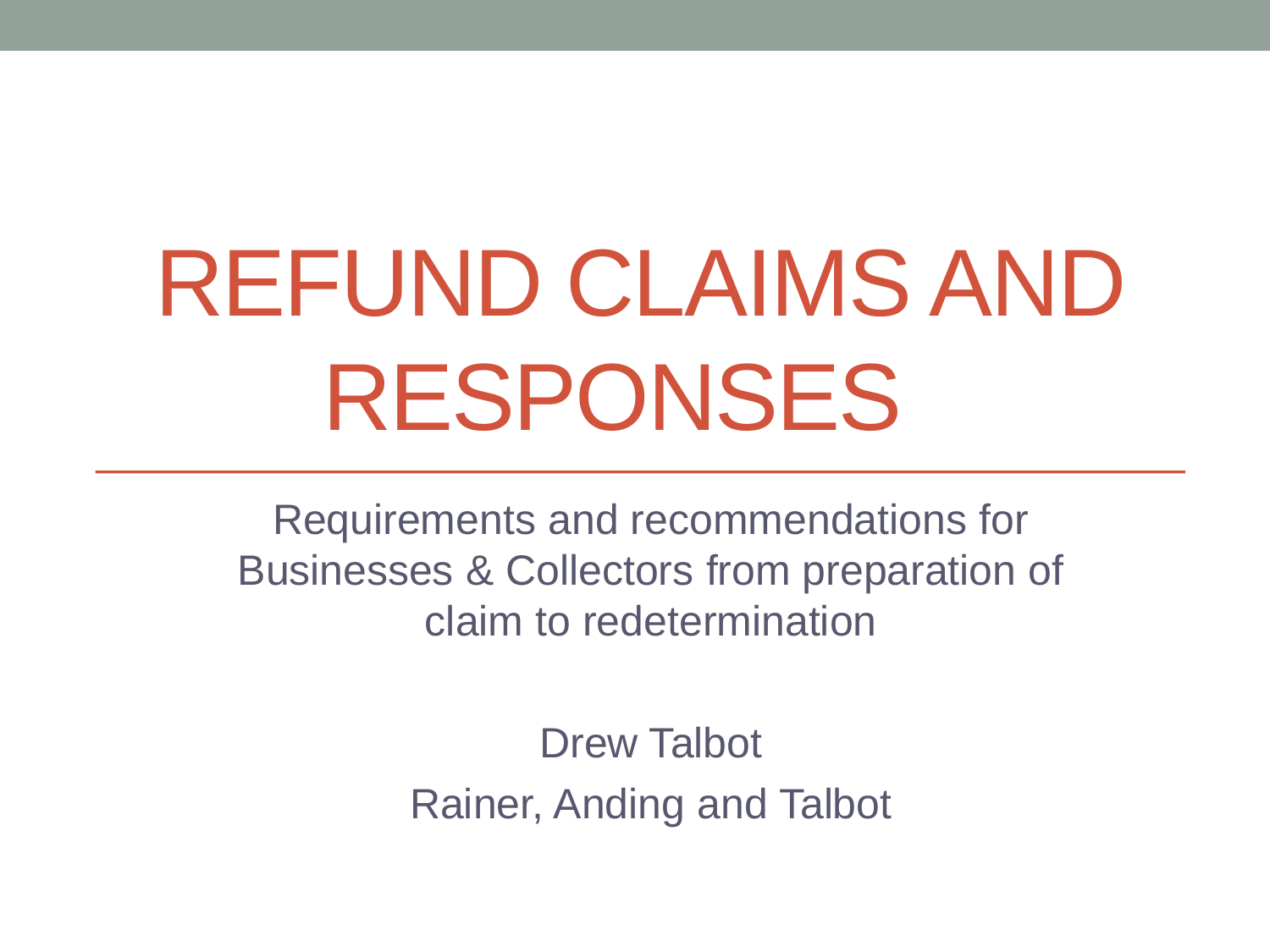## Timely Filed Refund Claim

- Claims by a taxpayer for a refund of an "overpayment" are subject to the same general 3-year prescriptive rule as claims by the collector for additional taxes owed.
- Suspension or interruption of prescription by the Collector (La. R.S. 47:337.67) also extends the period for a taxpayer to request a refund, subject to limitations. See Act 210 of the 2015 Reg. Session. See Cajun Industries v. Department of Revenue, BTA.
- Suspension or interruption of prescription by a taxpayer submitting a refund claim also extends the same period for the Collector to determine credits or offsets *up to the amount of the refund.* See Act 640 of the 2014 Reg. Session.
- A refund claim must be submitted, "…in a properly addressed envelope with sufficient postage" to be considered filed on the date postmarked.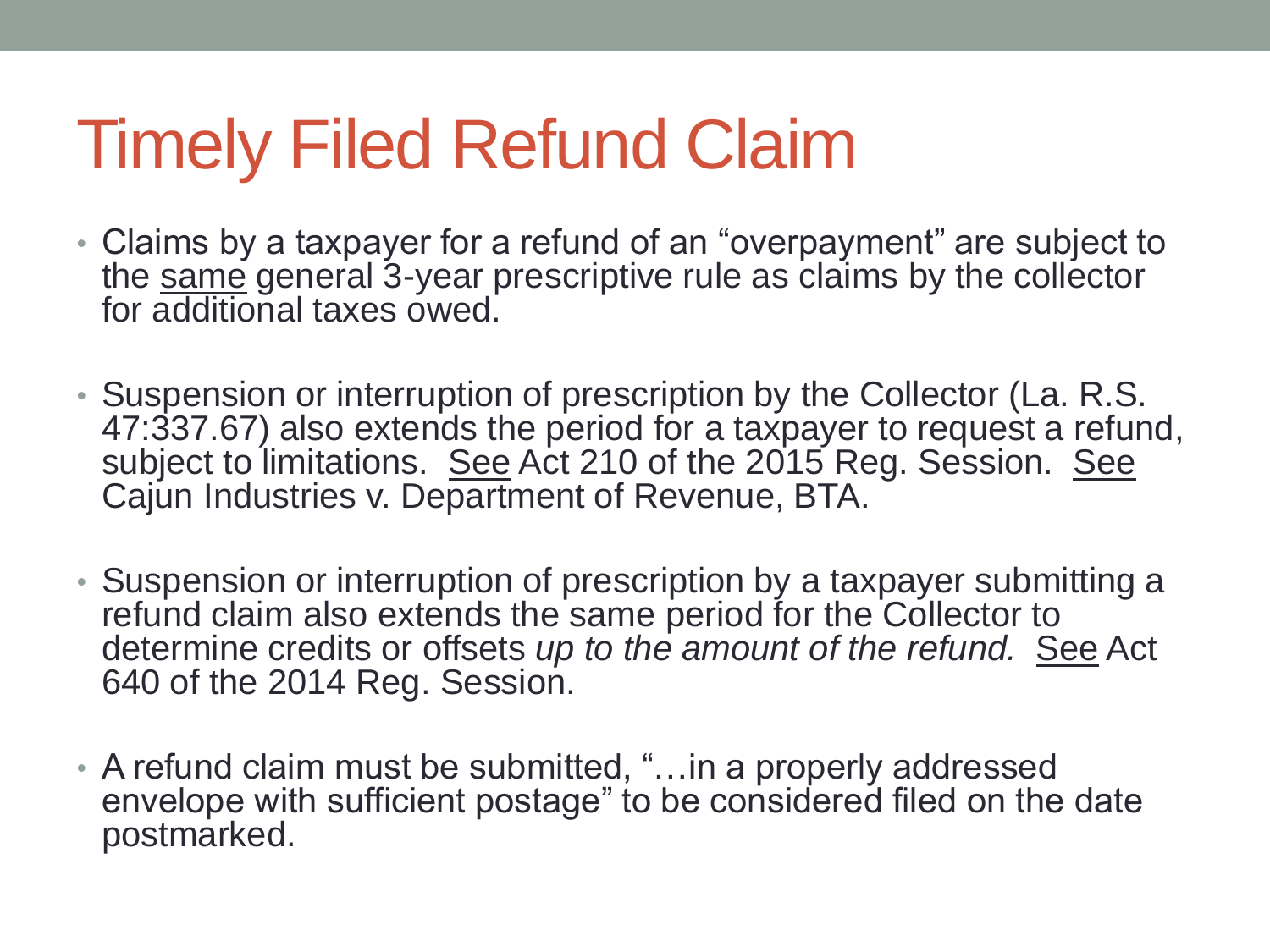# Contents of a Proper Refund Claim

- The term "refund claim" is not defined in the law.
- In *Larrieu v. Wal-Mart,* the First Circuit held that a demand letter was insufficient to exhaust administrative remedies.
- In *TIN, Inc. v. Washington Parish Sheriff,* the Louisiana Supreme Court found the taxpayer's submission to constitute a valid refund claim. Where is the line?
- Ideally, a valid refund claim prepared by a taxpayer should contain enough support to allow the Collector to issue a refund under one of the enumerated provisions in La. R.S. 47:337.77.
- The Collector should make written requests for the taxpayer to supplement claims with documents/information as relevant based on the nature of the claim.
- The taxpayer should offer to present additional records upon request and make certain knowledgeable persona employed by the taxpayer available.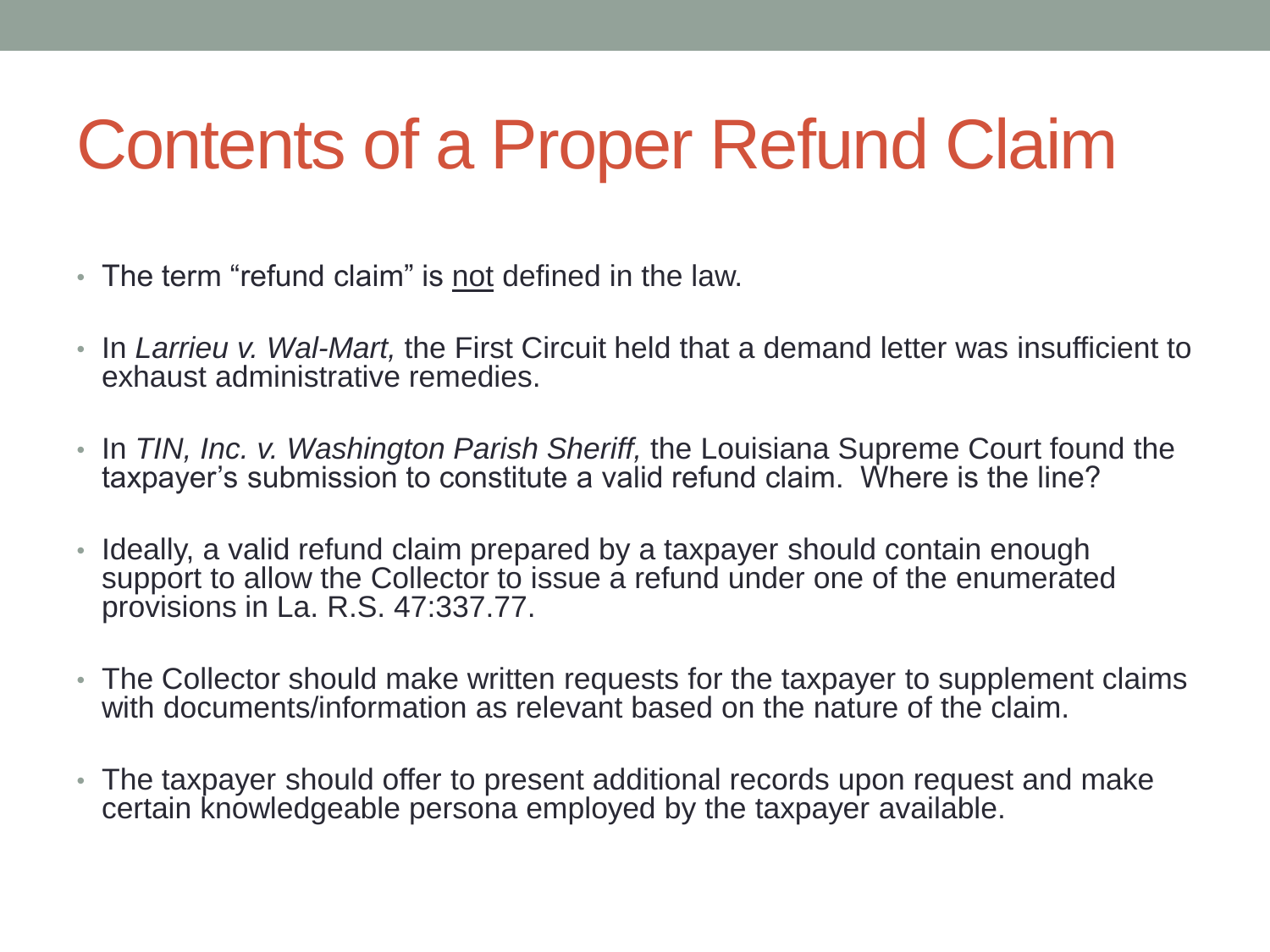## The Collector's Initial Response

- A Collector may but should never ignore a taxpayer's refund claim. See La. R.S. 47:337.81A(2)
	- If the Collector fails to respond, the taxpayer can file suit from one year and one day after the refund claim was submitted, but no later than, "…after the expiration of one hundred eighty days from the end of the year in which the collector failed to act."
- Before rendering a "refund claim determination," the Collector should – but does not have to – make a written request for the taxpayer to provide any supplemental documents, data, statements, etc. to support their refund claim.
- Once the Collector has as many documents and as much information as necessary, the Collector should render its "refund claim determination."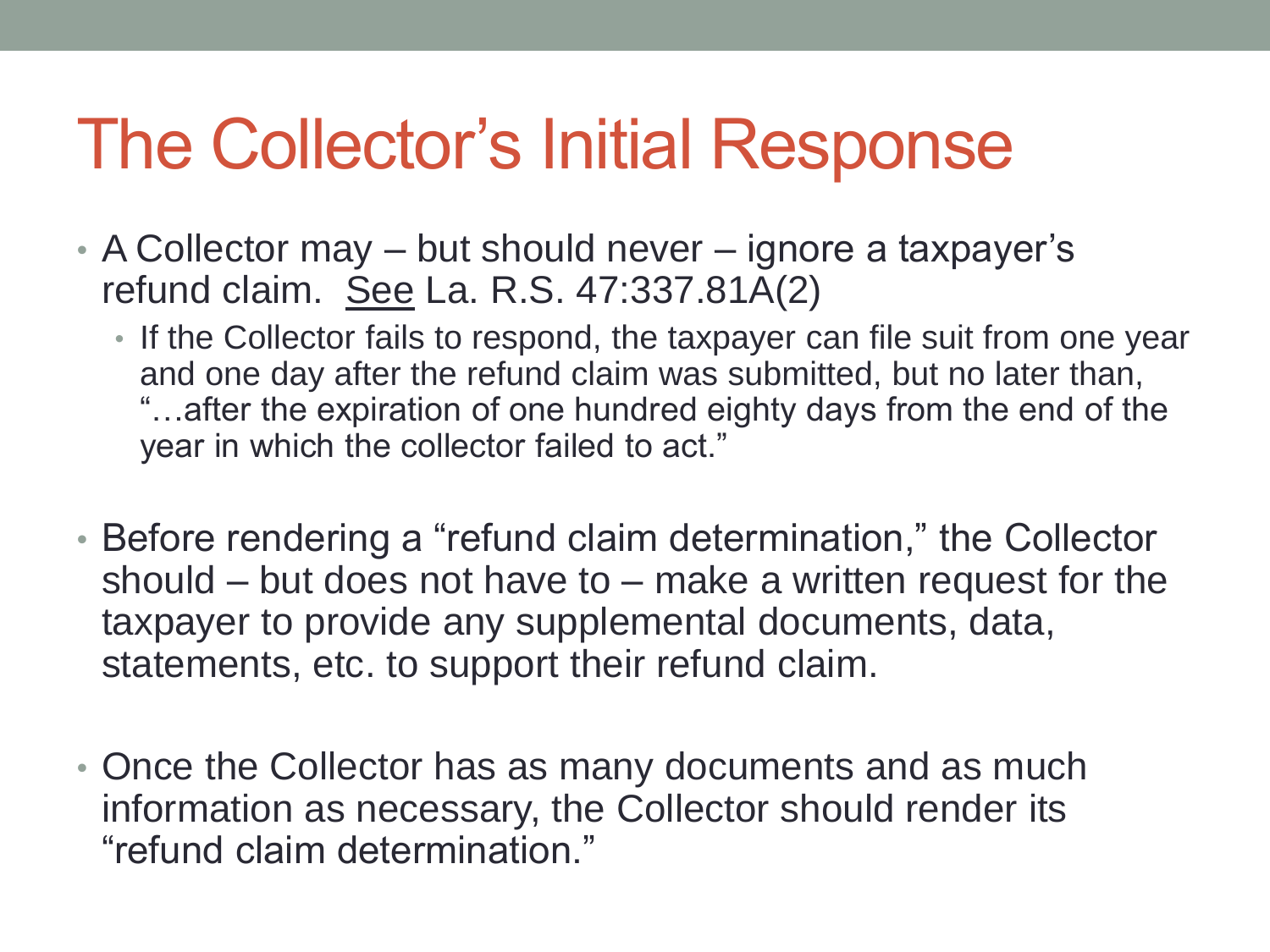### The Ideal Refund Claim Determination **Lettter**

- 1. On the Collector's or its' attorney's letterhead;
- 2. Must be sent via USPS certified mail (and regular mail, optional);
	- 1. CC all CPAs, attorneys or representatives of the taxpayer;
- 3. State "Refund Claim Determination Letter" conspicuously on the document;
- 4. State each and every item provided in connection with consideration of the refund claim;
- 5. Have a section making a formal "finding of facts";
- 6. Have a section citing and/or explaining the law;
- 7. Apply the law to the facts in an "analysis" section;
- 8. Must state that a right to "appeal" exists according to La. R.S. 47:337.81B(1).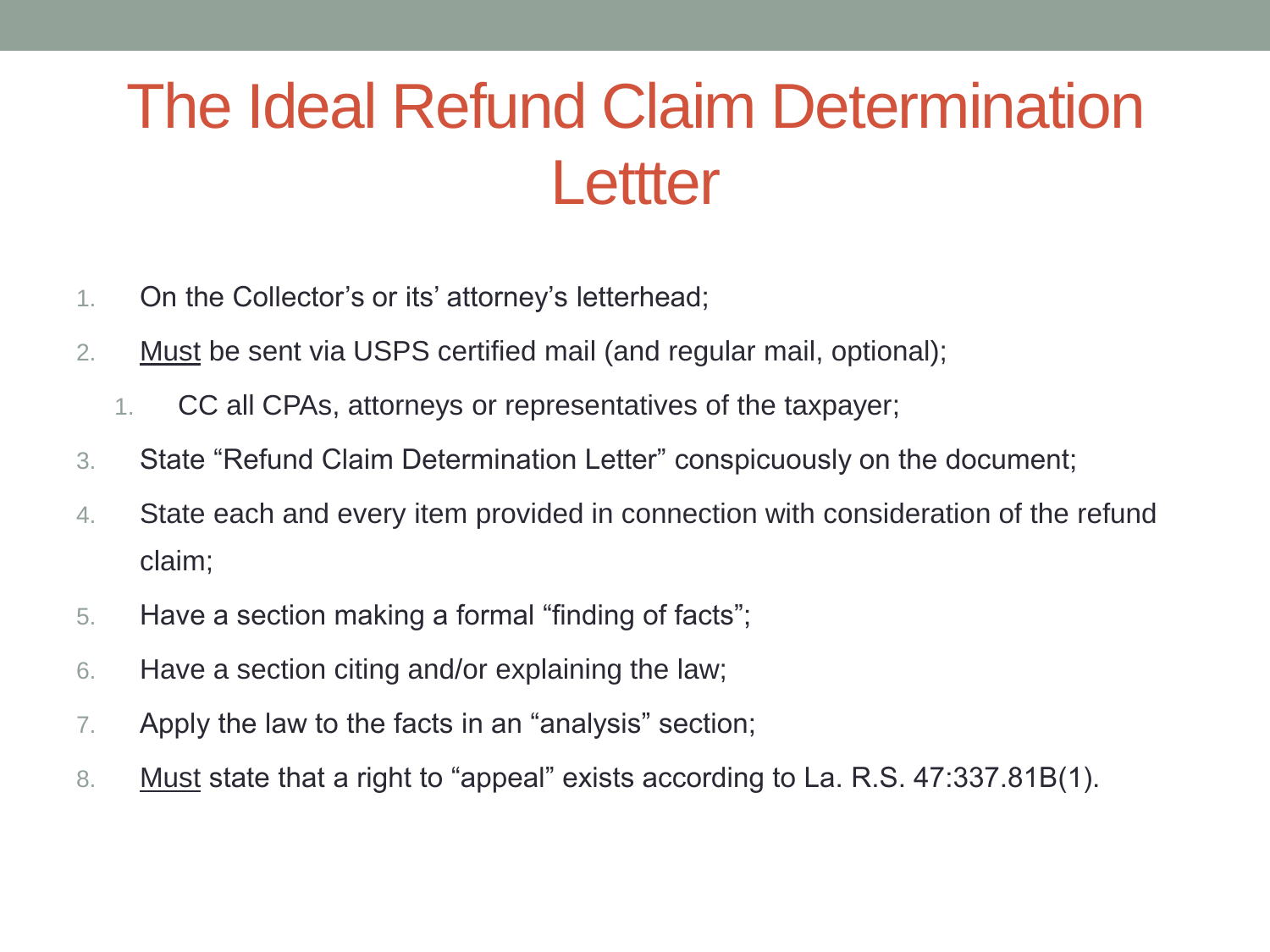# Taxpayer's Appeal Rights

- Taxpayers can request a redetermination hearing within 30 calendar days from the Notice of Disallowance La. R.S. 47:337.81A(1).
	- No requirement that the request must be in writing.
	- Collector "shall" render a decision within 30 days of the taxpayer's request.
		- This requirement should be noted if parties cannot match schedules for a hearing.
		- Can this requirement be waived?
	- No requirement that hearing must be in-person.
	- Recommended that hearing be granted and scheduled in writing *and*  that collector make/reiterate request for documents and information.
	- The request and holding of the hearing cannot extend the 90 days a taxpayer has from the "Notice of Disallowance" to appeal to the BTA. La. R.S. 47:337.81B.
- The redetermination hearing requires the collector to render a "decision" within 30 days of the request for a hearing.